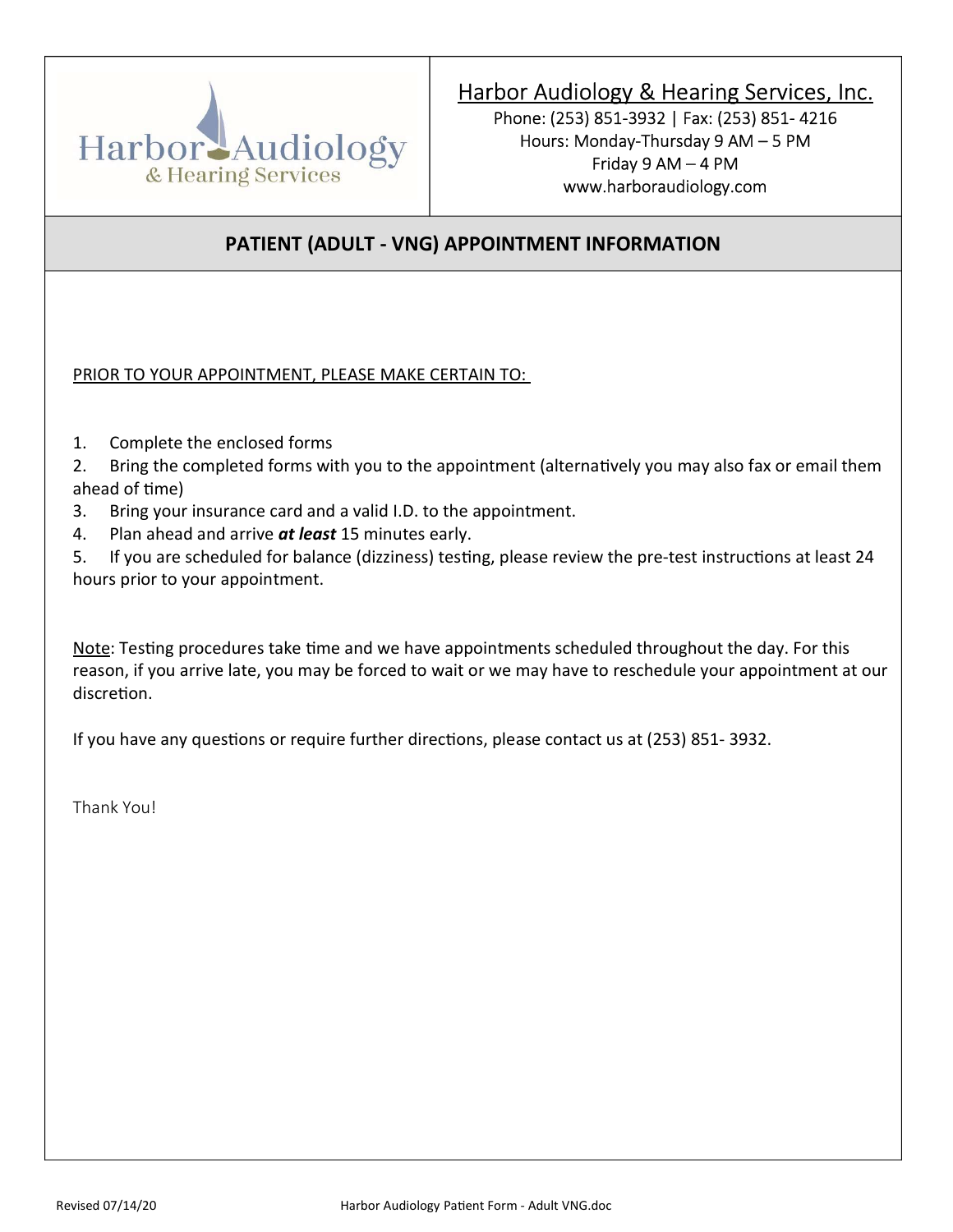

Phone: (253) 851-3932 | Fax: (253) 851- 4216 Hours: Monday-Thursday 9 AM – 5 PM Friday 9 AM – 4 PM www.harboraudiology.com

## PRE-APPOINTMENT INFORMATION & INSTRUCTIONS

### MEDICATIONS:

Medications can affect your balance/dizziness evaluation by influencing the body's natural responses and thus giving a false or misleading result. As such, you will be instructed to refrain from taking certain medications 24 hours prior to your test time. If you have any questions or concerns about discontinuing your medications, please consult with your doctor.

#### Please do not take any of the following 24 hours prior to your appointment.

1. Analgesics-Narcotics: Codeine, Demerol, Phenaphen, Percocet, Darvocet

2. Anti-histamines: Chlor-trimeton, Dimetapp, Disophrol, Benadryl, Actifed, Teldrin, Triaminic, Hismanol, Claritin or any other over-the-counter cough or cold remedies.

- 3. Anti-seizure medicine: Dilantin, Tegretol, Phenobarbital
- 4. Anti-vertigo medicine: Antivert, Ru-vert, Bonine, Meclizine
- 5. **Anti-nausea medicine**: Atarax, Dramamine, Compazine, Bucladin, Phenergan, Thorazine, Scopalomine, Transdermal
- 6. Sedatives: Halcion, Terstoril, Nembutal, Seconal, Dalmane or any other sleeping pill

7. Tranquilizers: Valium (diazepam), Librium, Atarax, Vistaril, Serax, Ativan (lorazepam), Librax, Tranxene, Klonopin, Xanax (alprazolam)

You may continue to take all blood pressure medications, diabetic medications, heart medications, thyroid medications, Tylenol, estrogen, etc. Please consult with your physician before discontinuing any prescribed medication.

#### FOOD AND DRINK:

Please refrain from smoking, eating or drinking large amounts 4 hours prior to testing. You may drink a small amount of water or eat a light snack. Please avoid caffeine in beverages such as coffee or soft drinks.

Beer, wine, and liquor will affect your test results. Please do not consume any alcoholic beverages for 12 hours prior to your appointment.

#### OTHER INFORMATION:

Please do not wear any makeup (especially eye makeup) and remove contact lenses before your appointment.

Dress comfortably (slacks are preferred, as you may be required to lie on an exam table).

Balance testing, while typically well tolerated, can sometimes leave you with a temporary feeling of dizziness or unsteadiness. If you have concerns you may want to consider having someone accompany you to/from your appointment.

On the day of your appointment, a single test or battery of tests will be performed. Prior to each test, a brief explanation will be given so that you will have a better understanding of what is being evaluated and why. We make every attempt for your visit to be comfortable and educational. Once your evaluation is complete, each exam will be carefully reviewed. The interpretation process is just as important as your testing so please understand that results may not be discussed in full detail on that day. Once the interpretation has been made, you and/or your doctor will receive a detailed report of your evaluation within one week.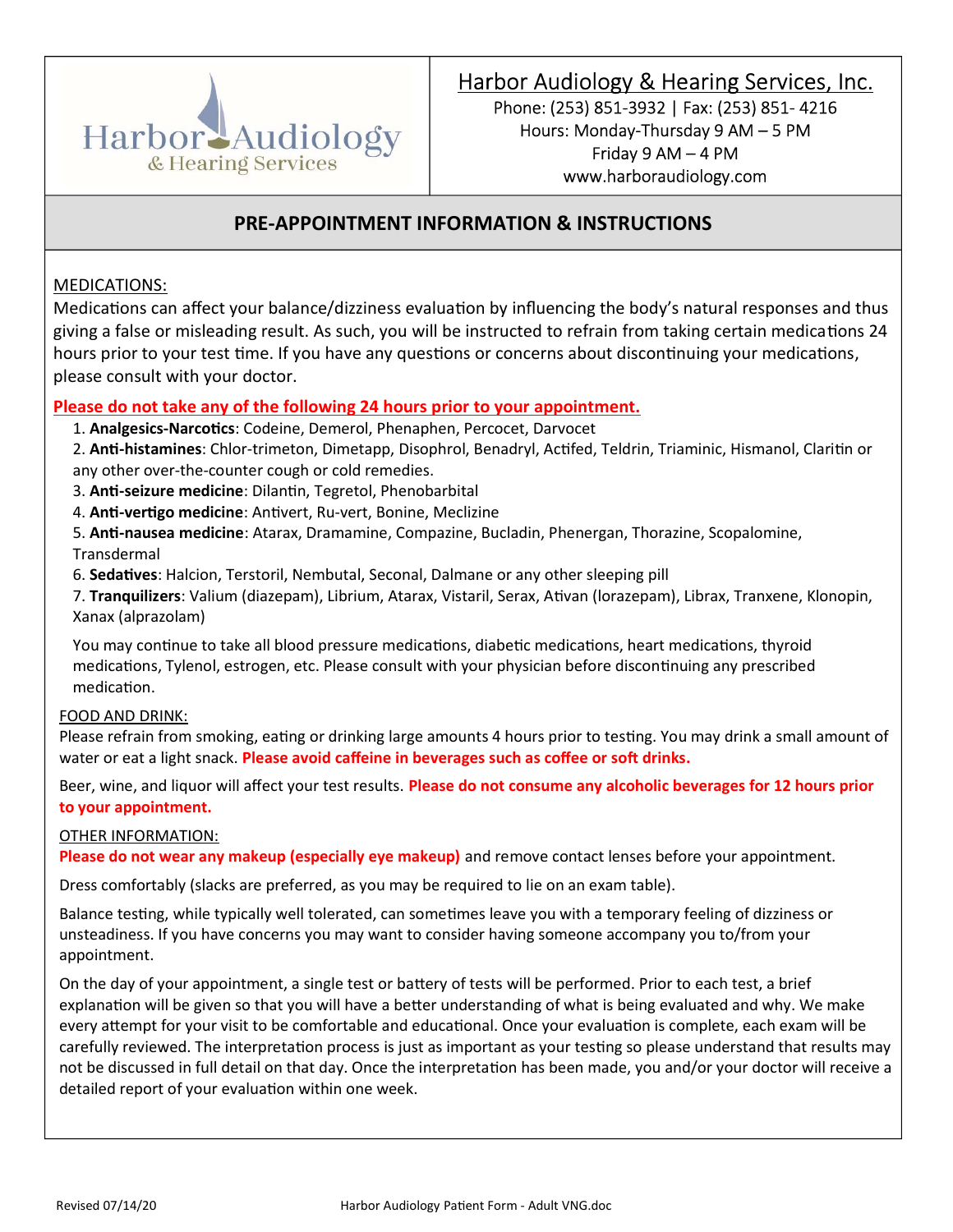

Phone: (253) 851- 3932 | Fax: (253) 851- 4216 Hours: Monday-Thursday 9 AM – 5 PM Friday 9 AM – 4 PM www.harboraudiology.com

| PATIENT INFORMATION<br>DUE TO HIPAA REGULATIONS, ALL INFORMATION MUST BE FILLED OUT, OTHERWISE WE WILL NOT BE ABLE TO PROCESS YOUR CLAIM<br>AND YOU MAY BE BILLED FOR MEDICAL SERVICES.                                                                                                                                                                                                                                                                                                                                                                                                                                                                                                                                                                                                           |                                                        |  |  |  |  |
|---------------------------------------------------------------------------------------------------------------------------------------------------------------------------------------------------------------------------------------------------------------------------------------------------------------------------------------------------------------------------------------------------------------------------------------------------------------------------------------------------------------------------------------------------------------------------------------------------------------------------------------------------------------------------------------------------------------------------------------------------------------------------------------------------|--------------------------------------------------------|--|--|--|--|
| LAST NAME:                                                                                                                                                                                                                                                                                                                                                                                                                                                                                                                                                                                                                                                                                                                                                                                        | FIRST NAME:                                            |  |  |  |  |
| ADDRESS:                                                                                                                                                                                                                                                                                                                                                                                                                                                                                                                                                                                                                                                                                                                                                                                          |                                                        |  |  |  |  |
| CITY:<br>STATE:                                                                                                                                                                                                                                                                                                                                                                                                                                                                                                                                                                                                                                                                                                                                                                                   | ZIP CODE:                                              |  |  |  |  |
| DATE OF BIRTH:                                                                                                                                                                                                                                                                                                                                                                                                                                                                                                                                                                                                                                                                                                                                                                                    | SOCIAL SECURITY NUMBER:                                |  |  |  |  |
| <b>MARITAL STATUS:</b><br>Divorced<br>Single<br>Married                                                                                                                                                                                                                                                                                                                                                                                                                                                                                                                                                                                                                                                                                                                                           | Widow/er<br>GENDER:<br>Other<br>Separated<br>M<br>F    |  |  |  |  |
| <b>HOME PHONE:</b>                                                                                                                                                                                                                                                                                                                                                                                                                                                                                                                                                                                                                                                                                                                                                                                | <b>CELL PHONE:</b>                                     |  |  |  |  |
| MAY WE LEAVE MESSAGES FOR YOU AT THESE NUMBERS?                                                                                                                                                                                                                                                                                                                                                                                                                                                                                                                                                                                                                                                                                                                                                   | <b>NO</b><br><b>YES</b>                                |  |  |  |  |
| <b>MISC CONTACT INFORMATION</b>                                                                                                                                                                                                                                                                                                                                                                                                                                                                                                                                                                                                                                                                                                                                                                   |                                                        |  |  |  |  |
| <b>EMERGENCY CONTACT:</b>                                                                                                                                                                                                                                                                                                                                                                                                                                                                                                                                                                                                                                                                                                                                                                         | RELATIONSHIP:                                          |  |  |  |  |
| <b>HOME PHONE:</b>                                                                                                                                                                                                                                                                                                                                                                                                                                                                                                                                                                                                                                                                                                                                                                                | <b>CELL PHONE:</b>                                     |  |  |  |  |
| I AUTHORIZE THIS OFFICE TO DISCUSS CARE INFORMATION OR TREATMENT WITH:                                                                                                                                                                                                                                                                                                                                                                                                                                                                                                                                                                                                                                                                                                                            |                                                        |  |  |  |  |
| REFERRING PHYSICIAN:                                                                                                                                                                                                                                                                                                                                                                                                                                                                                                                                                                                                                                                                                                                                                                              | PHONE NUMBER:                                          |  |  |  |  |
| Doctor's Office<br>HOW DID YOU HEAR ABOUT US?<br>Friend                                                                                                                                                                                                                                                                                                                                                                                                                                                                                                                                                                                                                                                                                                                                           | Other:<br>Internet                                     |  |  |  |  |
| <b>EMPLOYMENT</b>                                                                                                                                                                                                                                                                                                                                                                                                                                                                                                                                                                                                                                                                                                                                                                                 |                                                        |  |  |  |  |
| <b>EMPLOYMENT STATUS:</b><br>Full-time<br>Part-time                                                                                                                                                                                                                                                                                                                                                                                                                                                                                                                                                                                                                                                                                                                                               | Self-employed<br>Student<br>Retired                    |  |  |  |  |
| OCCUPATION:                                                                                                                                                                                                                                                                                                                                                                                                                                                                                                                                                                                                                                                                                                                                                                                       | MAY WE CONTACT YOU AT WORK?<br><b>YES</b><br><b>NO</b> |  |  |  |  |
| <b>EMPLOYER:</b>                                                                                                                                                                                                                                                                                                                                                                                                                                                                                                                                                                                                                                                                                                                                                                                  | <b>WORK PHONE:</b>                                     |  |  |  |  |
| <b>WORK ADDRESS:</b>                                                                                                                                                                                                                                                                                                                                                                                                                                                                                                                                                                                                                                                                                                                                                                              |                                                        |  |  |  |  |
| <b>INSURANCE INFORMATION</b>                                                                                                                                                                                                                                                                                                                                                                                                                                                                                                                                                                                                                                                                                                                                                                      |                                                        |  |  |  |  |
| PRIMARY INSURANCE CARRIER:                                                                                                                                                                                                                                                                                                                                                                                                                                                                                                                                                                                                                                                                                                                                                                        |                                                        |  |  |  |  |
| POLICYHOLDER NAME:                                                                                                                                                                                                                                                                                                                                                                                                                                                                                                                                                                                                                                                                                                                                                                                | RELATIONSHIP TO PATIENT:                               |  |  |  |  |
| INSURANCE ID:                                                                                                                                                                                                                                                                                                                                                                                                                                                                                                                                                                                                                                                                                                                                                                                     | <b>GROUP NUMBER:</b>                                   |  |  |  |  |
| SECONDARY INSURANCE CARRIER:                                                                                                                                                                                                                                                                                                                                                                                                                                                                                                                                                                                                                                                                                                                                                                      |                                                        |  |  |  |  |
| POLICYHOLDER NAME:                                                                                                                                                                                                                                                                                                                                                                                                                                                                                                                                                                                                                                                                                                                                                                                | RELATIONSHIP TO PATIENT:                               |  |  |  |  |
| <b>INSURANCE ID:</b>                                                                                                                                                                                                                                                                                                                                                                                                                                                                                                                                                                                                                                                                                                                                                                              | <b>GROUP NUMBER:</b>                                   |  |  |  |  |
| <b>Assignment of Benefits</b><br>By signing below, you: (1) allow us to submit a claim along with your medical information to your managed care plan, insurance<br>company, or other Program you have identified as potentially providing coverage for hearing aids and service you receive (any of<br>which will be referred to as the "Plan"); (2) allow us to assign your benefits under the Plan for payment directly to us; (3) acknowledge<br>that you understand and agree to pay us for any applicable co-payments, deductibles, and co-insurance under your Plan; and, (4) if<br>the plan allows, acknowledge that you understand and agree to pay for the difference between the price of the hearing aid(s) and/or<br>services and the amount of the benefit collected from your Plan. |                                                        |  |  |  |  |
| <b>SIGNATURE:</b>                                                                                                                                                                                                                                                                                                                                                                                                                                                                                                                                                                                                                                                                                                                                                                                 | DATE:                                                  |  |  |  |  |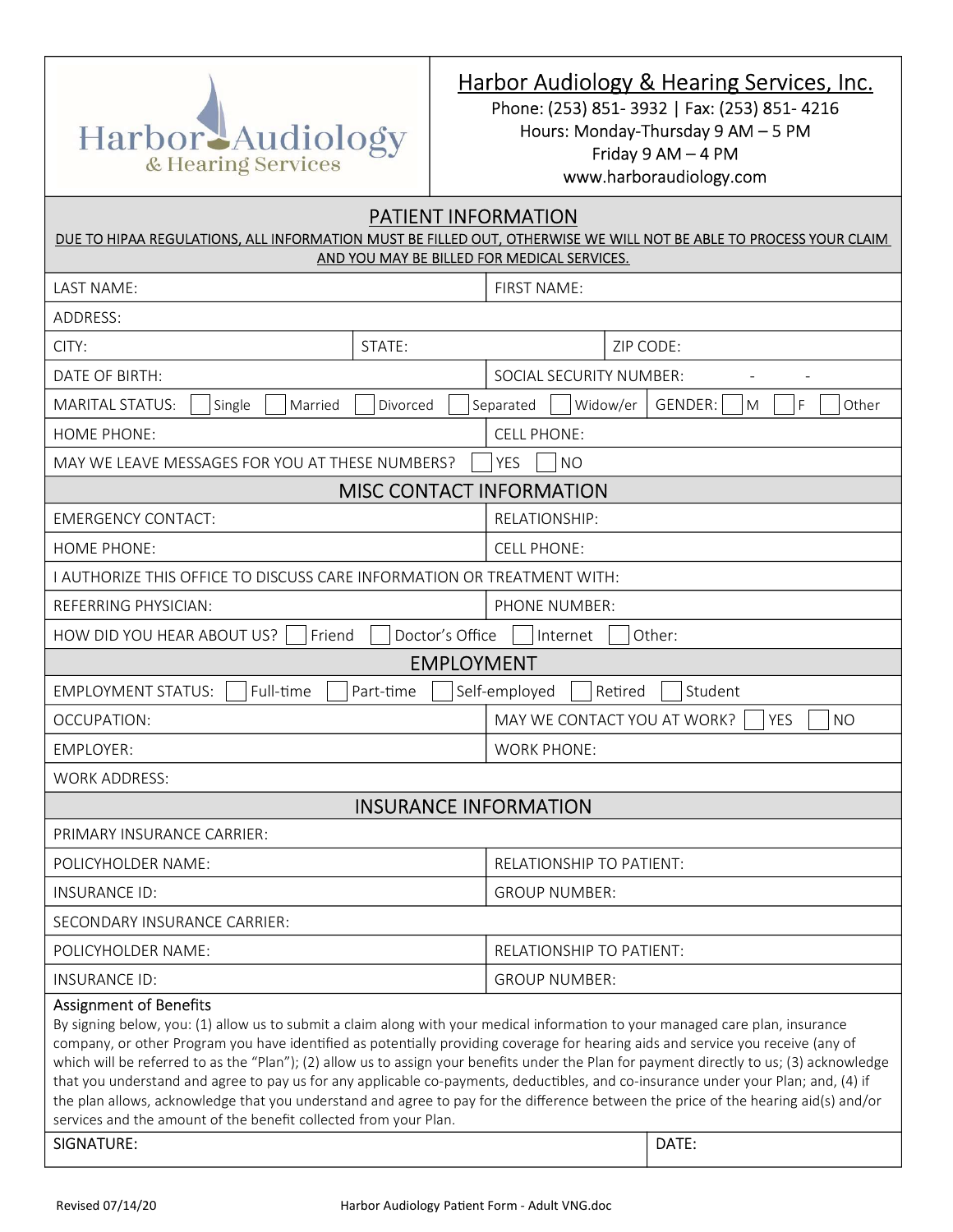

Phone: (253) 851-3932 | Fax: (253) 851- 4216 Hours: Monday-Thursday 9 AM – 5 PM Friday 9 AM – 4 PM www.harboraudiology.com

| <b>BALANCE / DIZZINESS QUESTIONNAIRE</b>        |                                                                               |                                                                                                                                                                                                  |                        |  |  |  |  |
|-------------------------------------------------|-------------------------------------------------------------------------------|--------------------------------------------------------------------------------------------------------------------------------------------------------------------------------------------------|------------------------|--|--|--|--|
| NAME:<br>DATE OF BIRTH:<br><b>TODAY'S DATE:</b> |                                                                               |                                                                                                                                                                                                  |                        |  |  |  |  |
| REFERRING PHYSICIAN:                            |                                                                               |                                                                                                                                                                                                  |                        |  |  |  |  |
| <b>YES</b><br>Prior patient?                    | <b>NO</b>                                                                     |                                                                                                                                                                                                  |                        |  |  |  |  |
| What is your chief complaint (symptoms)?        |                                                                               |                                                                                                                                                                                                  |                        |  |  |  |  |
| When and how did this first occur?              |                                                                               |                                                                                                                                                                                                  |                        |  |  |  |  |
| How long did it last or is it ongoing?          |                                                                               |                                                                                                                                                                                                  |                        |  |  |  |  |
| Have you had this problem before?               |                                                                               |                                                                                                                                                                                                  |                        |  |  |  |  |
| When did you last experience your symptoms?     |                                                                               |                                                                                                                                                                                                  |                        |  |  |  |  |
|                                                 |                                                                               |                                                                                                                                                                                                  |                        |  |  |  |  |
| Have your symptoms?                             | Improved<br>Worsened                                                          | Stayed the same                                                                                                                                                                                  |                        |  |  |  |  |
|                                                 | Have you had any previous testing or therapy for dizziness / imbalance?       | <b>YES</b><br><b>NO</b>                                                                                                                                                                          |                        |  |  |  |  |
| If yes, when and where was the testing done?    |                                                                               |                                                                                                                                                                                                  |                        |  |  |  |  |
|                                                 |                                                                               |                                                                                                                                                                                                  |                        |  |  |  |  |
|                                                 | being "no limitations" and 10 representing "incapacitated?" (please circle)   | How would you grade the overall severity of your symptoms on your daily function, using a 1-10 scale with 1<br>$\mathbf{1}$<br>$2^{\circ}$<br>$\overline{\mathbf{3}}$<br>$\overline{\mathbf{A}}$ | 5<br>6<br>8<br>10<br>7 |  |  |  |  |
|                                                 |                                                                               |                                                                                                                                                                                                  | 9                      |  |  |  |  |
|                                                 | Have you ever experienced any of the following? (Please check all that apply) |                                                                                                                                                                                                  |                        |  |  |  |  |
| Double vision                                   | Blindness/loss of vision                                                      | Unable to speak/swallow                                                                                                                                                                          | Slurred speech         |  |  |  |  |
| Flashes of light                                | Loss of consciousness                                                         | Weakness or numbness on one side (arms, legs, face)                                                                                                                                              |                        |  |  |  |  |
| MEDICAL HISTORY (Please check all that apply)   |                                                                               |                                                                                                                                                                                                  |                        |  |  |  |  |
| Abnormal Heart Rhythm                           | Cytomegalovirus (CMV)                                                         | High Fever                                                                                                                                                                                       | Pacemaker              |  |  |  |  |
| ADD / ADHD                                      | Depression                                                                    | High / Low Blood Pressure                                                                                                                                                                        | Parkinson's Disease    |  |  |  |  |
| Allergy / Sinus Problem                         | <b>Diabetes</b>                                                               | HIV / AIDS                                                                                                                                                                                       | Polio                  |  |  |  |  |
| Alzheimer's / Dementia                          | Genetic Disorder                                                              | Kidney Disease                                                                                                                                                                                   | Rubella                |  |  |  |  |
| Anemia / Blood Disease                          | Glaucoma, Cataract                                                            | Liver Disease                                                                                                                                                                                    | Scarlet Fever          |  |  |  |  |
| Anxiety or Depression                           | Head or Neck Injury                                                           | Measles or Mumps                                                                                                                                                                                 | Seizure Disorder       |  |  |  |  |
| Arthritis                                       | Headaches/Migraine                                                            | Ménière's Disease                                                                                                                                                                                | Stroke                 |  |  |  |  |
| Autoimmune Disease                              | <b>Heart Disease</b>                                                          | Meningitis                                                                                                                                                                                       | Syphilis               |  |  |  |  |
| Cancer                                          | Hepatitis (A, B, or C)                                                        | Multiple Sclerosis                                                                                                                                                                               | Thyroid Disorder       |  |  |  |  |
| Cerebral Palsy                                  | Herpes                                                                        | Neuropathy                                                                                                                                                                                       | TMJ                    |  |  |  |  |
| Chronic Pain                                    | High Cholesterol                                                              | Otosclerosis                                                                                                                                                                                     | Tuberculosis           |  |  |  |  |
| Cleft Palate or Lip                             |                                                                               |                                                                                                                                                                                                  |                        |  |  |  |  |
|                                                 |                                                                               |                                                                                                                                                                                                  |                        |  |  |  |  |
| Other:                                          |                                                                               |                                                                                                                                                                                                  |                        |  |  |  |  |
|                                                 |                                                                               |                                                                                                                                                                                                  |                        |  |  |  |  |
|                                                 |                                                                               |                                                                                                                                                                                                  |                        |  |  |  |  |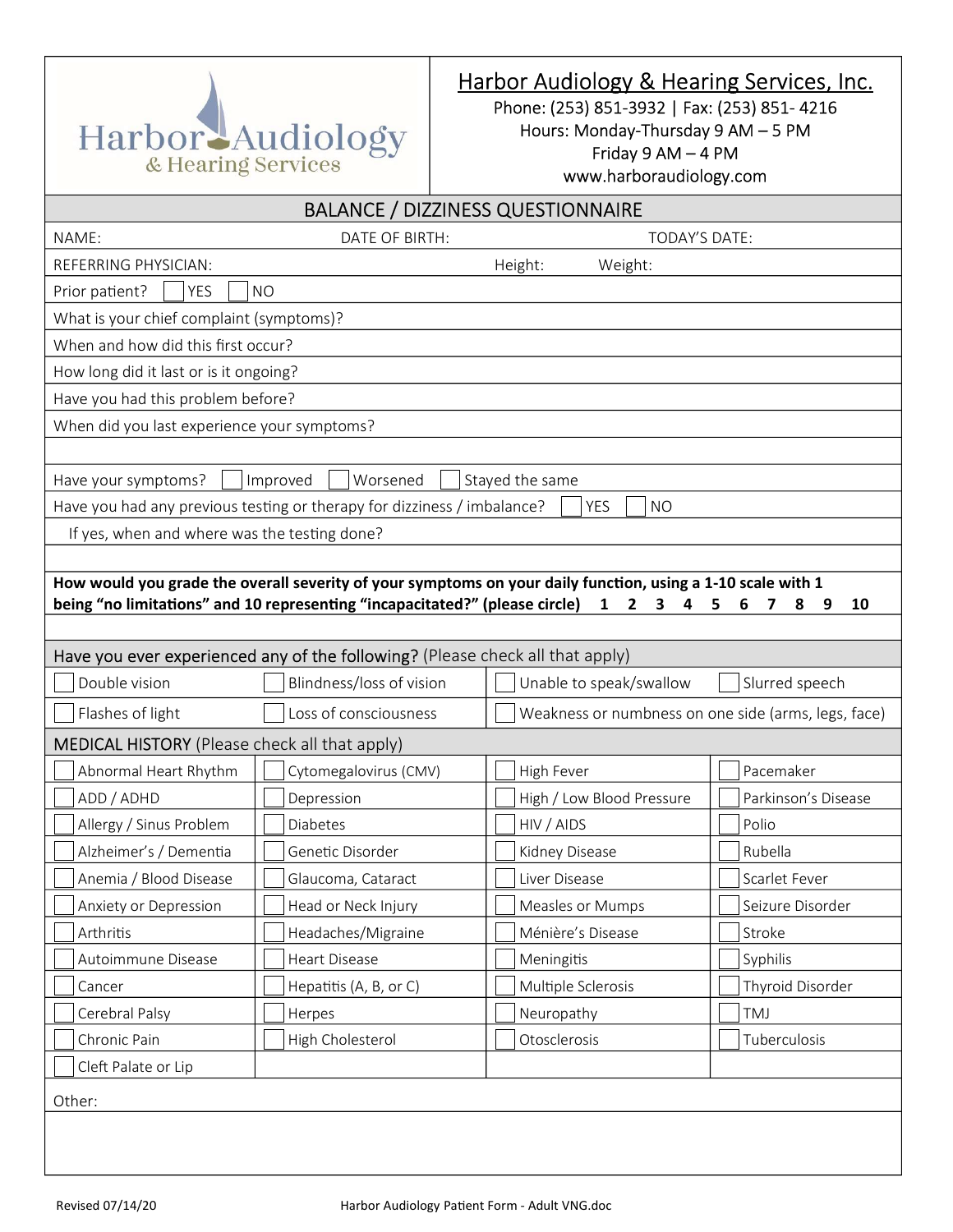|                                                                                                                         | <b>DIZZINESS / VERTIGO</b>          |                                                            |                          |  |  |  |
|-------------------------------------------------------------------------------------------------------------------------|-------------------------------------|------------------------------------------------------------|--------------------------|--|--|--|
| Do you have dizziness?<br><b>YES</b>                                                                                    | <b>NO</b>                           | (If no, you may proceed to the next section)               |                          |  |  |  |
| If you have dizziness, which best describes it? (check all that apply)                                                  |                                     |                                                            |                          |  |  |  |
| Spinning rotation<br>Lightheaded                                                                                        | Rocking motion                      | Head swimming                                              | Floating feeling         |  |  |  |
| Poor balance<br>Sense of falling                                                                                        | Motion sickness                     | Tilting/Leaning<br>Other:                                  |                          |  |  |  |
| Is your dizziness?                                                                                                      |                                     |                                                            |                          |  |  |  |
| Continuous                                                                                                              | Continuous but periodically worsens |                                                            | Intermittent or episodic |  |  |  |
| If episodic, how often?                                                                                                 |                                     | Do you have any warning that the attack is about to start? |                          |  |  |  |
|                                                                                                                         |                                     |                                                            |                          |  |  |  |
| If you have attacks of dizziness or periods of worsening, when do they occur? (check all that apply)                    |                                     |                                                            |                          |  |  |  |
| When standing up                                                                                                        | During weather changes              | Turning eyes side to side<br>With head movement            |                          |  |  |  |
| In crowded places<br>Seeing things in motion                                                                            |                                     | When straining or lifting<br>When exercising               |                          |  |  |  |
| When hungry                                                                                                             | When stressed                       | When fatigued                                              | With menstruation        |  |  |  |
| When turning in bed, rolling over or looking up/down                                                                    |                                     | Other:                                                     |                          |  |  |  |
|                                                                                                                         |                                     |                                                            |                          |  |  |  |
|                                                                                                                         | <b>EQUILIBRIUM / BALANCE</b>        |                                                            |                          |  |  |  |
| Do you have loss of balance or unsteadiness?                                                                            | <b>YES</b><br><b>NO</b>             | (If no, you may proceed to the next section)               |                          |  |  |  |
| If you have loss of balance or unsteadiness, which best describes your problem? (check all that apply)                  |                                     |                                                            |                          |  |  |  |
| Off balance only when standing up                                                                                       | Off balance when walking            |                                                            | Off balance when turning |  |  |  |
| Off balance in darkness<br>Off balance when sitting or laying                                                           |                                     | Off balance on uneven surfaces                             |                          |  |  |  |
| Environment seems in motion                                                                                             |                                     | Tendency to veer to the side when walking                  |                          |  |  |  |
| Tendency to fall forward/backward                                                                                       | Other:                              |                                                            |                          |  |  |  |
| Do you get motion sickness easily (airsick, carsick, or seasick)?                                                       |                                     | <b>YES</b><br><b>NO</b>                                    |                          |  |  |  |
| Have you had recent falls?                                                                                              | <b>YES</b><br><b>NO</b>             | How many times in the last month?                          |                          |  |  |  |
| What caused the fall(s)?                                                                                                |                                     | Are you afraid of falling?<br><b>YES</b><br><b>NO</b>      |                          |  |  |  |
| <b>OTOLOGIC HISTORY</b>                                                                                                 |                                     |                                                            |                          |  |  |  |
| Do you have difficulty hearing?                                                                                         | <b>YES</b><br><b>NO</b>             | If yes, for how long?                                      |                          |  |  |  |
| Which ear?<br>Left<br>Right                                                                                             | Both                                | Sudden<br>Is the hearing loss?                             | Gradual<br>Fluctuates    |  |  |  |
| Does this change with your symptoms?<br><b>YES</b><br><b>NO</b><br>Do you wear hearing aids?<br><b>YES</b><br><b>NO</b> |                                     |                                                            |                          |  |  |  |
| Do you have tinnitus (noise in your ears)?<br><b>YES</b><br>If yes, for how long?<br><b>NO</b>                          |                                     |                                                            |                          |  |  |  |
| Left<br>Right<br>Which ear?<br>Both<br>Is the tinnitus?<br>Consent<br>Intermittent<br>Pulsing                           |                                     |                                                            |                          |  |  |  |
| Does the tinnitus change with your symptoms?<br><b>YES</b><br><b>NO</b>                                                 |                                     |                                                            |                          |  |  |  |
| Have you ever experienced any of the following? (Please check all that apply)                                           |                                     |                                                            |                          |  |  |  |
| Sudden hearing loss                                                                                                     | <b>NO</b><br><b>YES</b>             | Which ear?<br>Left                                         | Right When?              |  |  |  |
| Ear pain or fullness                                                                                                    | <b>NO</b><br>YES                    | Left<br>Which ear?                                         | Right Details:           |  |  |  |
| Frequent ear infections                                                                                                 | <b>YES</b><br><b>NO</b>             | When was the last?                                         |                          |  |  |  |
| Discharge / drainage                                                                                                    | YES<br><b>NO</b>                    | Please describe:                                           |                          |  |  |  |
| History of ear surgery                                                                                                  | <b>YES</b><br><b>NO</b>             | Please describe:                                           |                          |  |  |  |
| History of noise exposure                                                                                               | <b>YES</b><br><b>NO</b>             | Please describe:                                           |                          |  |  |  |
| Family history of hearing loss                                                                                          | <b>YES</b><br><b>NO</b>             | Please describe:                                           |                          |  |  |  |